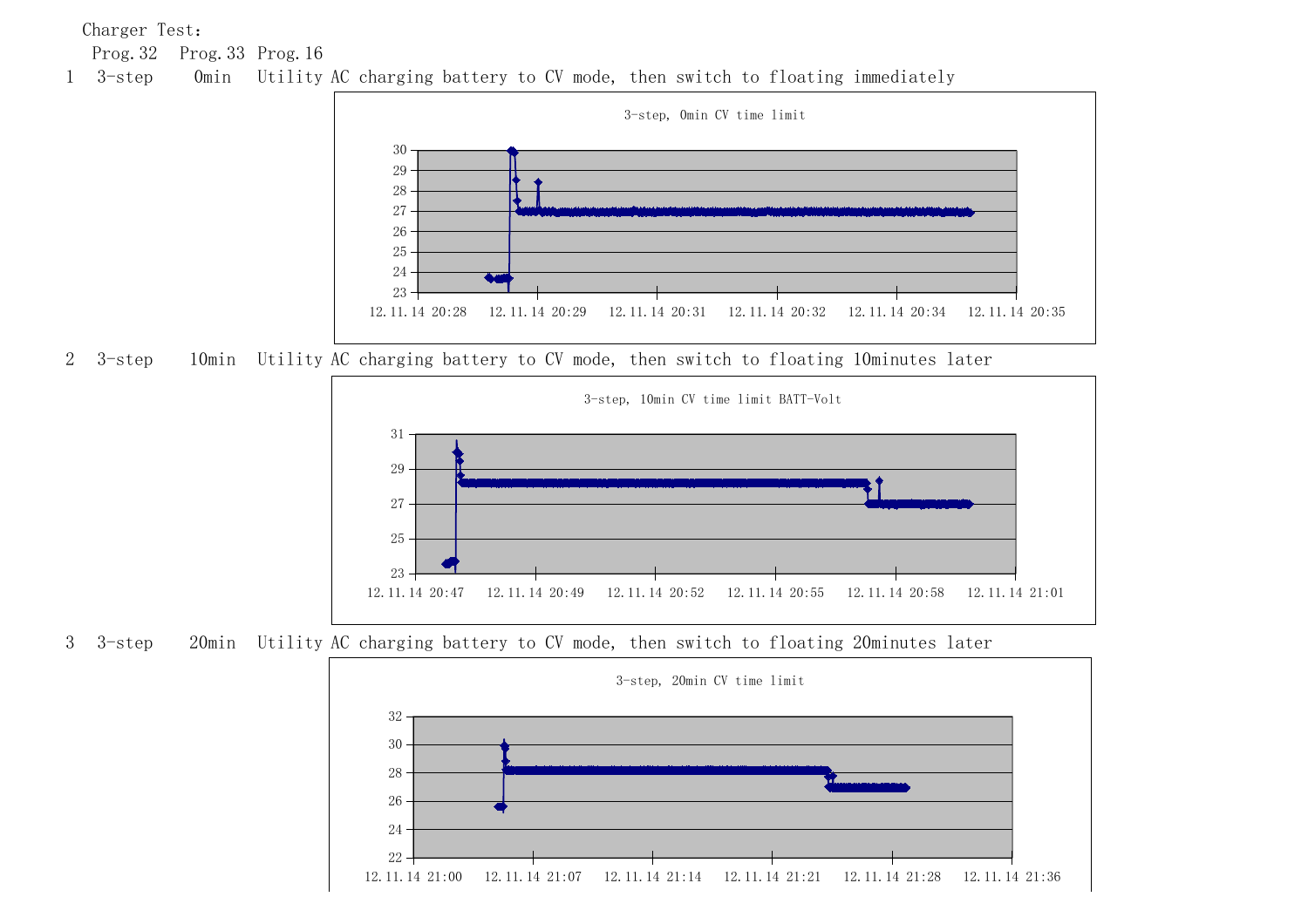2-step 20min Utility AC charging battery voltage to > 28.2V, boot into floating mode immediately



5 2-step 20min Utility AC charging battery voltage to  $> 28.2V$ , boot into floating mode immediately



 Auto Auto Utility boot into floating mode immediately Battery voltage  $> 25V$  before charging, AC charging battery voltage to  $> 28.2V$ ,

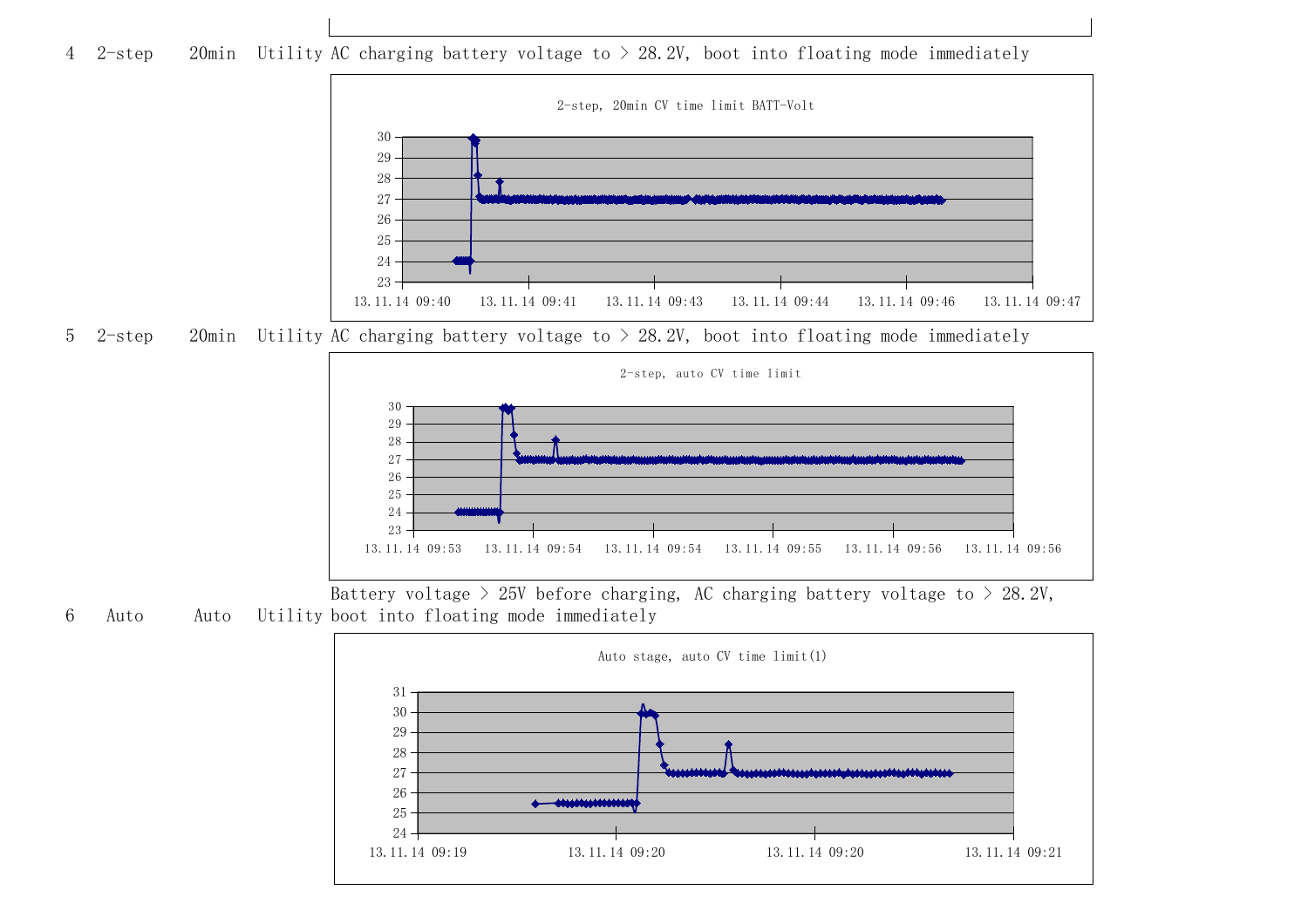7 Auto Auto Utility on CC charging mode, then charging on CV mode >10min, then boot into floating mode Battery voltage  $\leq 25V$  before charging, AC charging battery with 3-step mode,  $\leq$ 1min



8 Auto Auto Utility boot into floating mode Battery voltage  $\leq$  25V before charging, AC charging battery with 3-step mode, charging on CC mode for about 4min, then charging on CV mode for about 40min, then



9 Auto Auto Utility into floating mode Battery voltage  $\leq$  25V before charging, AC charging battery with 3-step mode, charging on  $CC$  mode  $\langle$ 1min, then charging on  $CV$  mode for about 10min, then boot



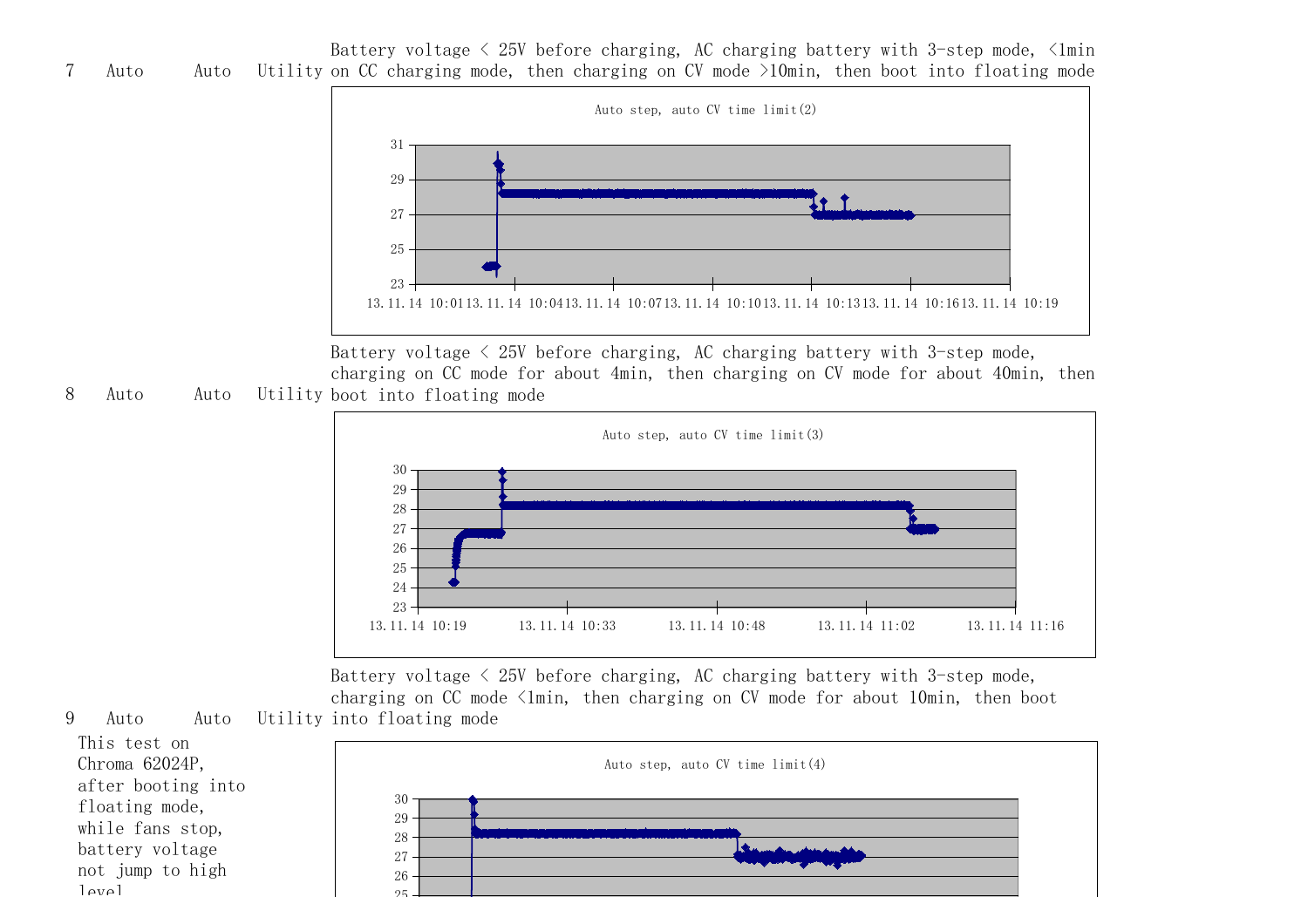



SCC start charging battery on CC mode, while battery voltage  $>$  28.2V, SCC charging boot into CV mode, about 20min later into floating mode



Test on GPC-6030D, PV input voltage decrease to near battery voltage while charging, battery voltage changed by manual, charging mode information feedback by unit

10 3-step 20min Solar

SCC start charging battery on CC mode, while battery voltage  $>$  28.2V, SCC charging boot into CV mode, about 40min later into floating mode

14:38:24 14:45:36 14:52:48 15:00:00 15:07:12 15:14:24 15:21:36 15:28:48  $0<sup>-1</sup>$ 1 2 3 4  $+25,5$  $+26$  $+26.5$ 27  $-27,5$ 28 28,5

11 3-step 40min Solar Test on GPC-6030D, PV input voltage decrease to near battery voltage while charging, battery voltage changed by manual, charging mode information feedback by unit

 $12$   $2$ -step  $40$ min SCC start charging battery on CC mode, while battery voltage  $>$  28.2V, boot into Solar floating mode immediately Battery voltage  $>$  25V before charging, SCC charging with 3-step, SCC start

charging battery on CC mode, while battery voltage  $>$  28.2V, boot into CV mode,

 $13$   $3$ -step auto about 10min later(minimum CV time), boot into floating mode